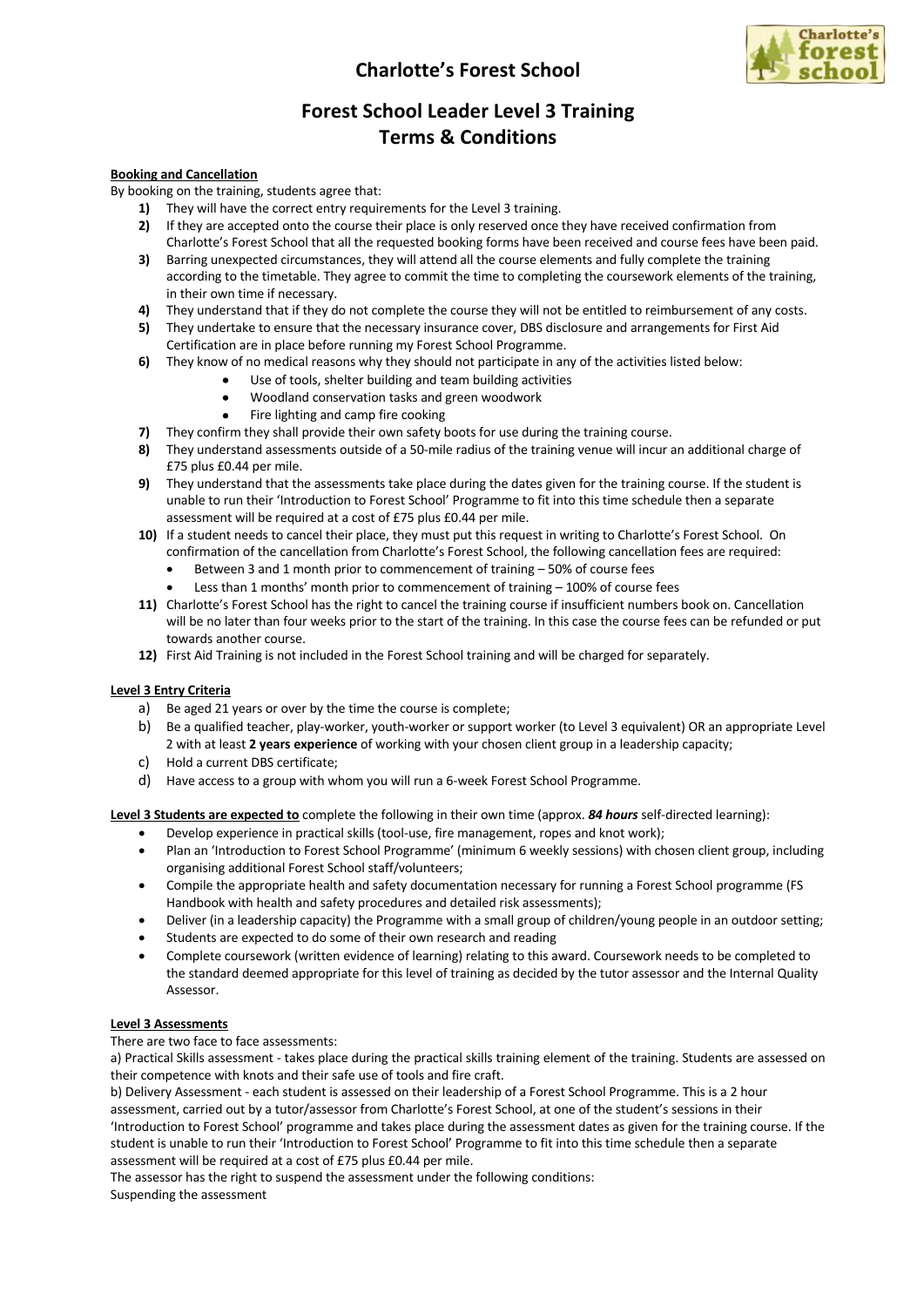# **Charlotte's Forest School**



- In the event that the necessary paperwork cannot be provided at the time of the assessment then the assessment can be suspended.
- If during the assessment there is evidence of unsafe practice (in the assessor's opinion) then the assessment can be suspended immediately.
- A re-assessment date will need to be arranged separately and this will involve an additional cost to the candidate.

## **Attendance**

If a student is unable to attend any one of the scheduled elements or parts of the training course, they will be expected to contact Charlotte immediately to discuss alternative arrangements. This can involve an additional charge being made to the student.

### **Coursework Support**

Support and guidance is given by the tutor assessor during the training, as well as upon request. The support given to students is via telephone and email. The level of support and the length of time given to support a student will be within what the tutor assessor considers to be reasonable for the level of training undertaken by the student. Charlotte's Forest School reserves the right to limit the amount of support in light of this.

## **Concerns**

If the tutor assessor has any concerns about the student's coursework, safe practices, behaviour or commitment to the course during the training process; they may need to contact the head of the organisation who has paid the course fees to discuss the situation. Where possible, the student will be made aware that this is taking place.

## **Marking of Coursework**

Students are given hand-in dates for their coursework and students are expected to meet these deadlines. Students will need to contact Charlotte's Forest School at the earliest opportunity to discuss an extension. Charlotte's Forest School will only grant extensions in extenuating circumstances and this is at the discretion of Charlotte's Forest School.

The coursework is marked by Charlotte's Forest School Tutor Assessors. They will assess the suitability of the student's evidence against each of the assessment criteria in line with the requirements from ITC First. Detailed written feedback is given to students on their overall standard of work. This feedback will also highlight if any further work is needed in order to bring the coursework up to the required standard at this level. Students are given three opportunities, given with clear deadlines, to submit any additional work to bring their coursework to the required standard and to fully answer all the questions set for the level of training undertaken by the student.

If a student has submitted incomplete or sub-standard coursework and does not provide any additions to Charlotte's Forest School for marking by the deadlines given, Charlotte's Forest School will keep the student's portfolio for up to 1 year from the original hand-in date. They can request the return of their incomplete portfolio for a small charge. If the student does not make contact with Charlotte's Forest School during this timeframe, Charlotte's Forest School will securely dispose of the incomplete portfolio.

Only once the Charlotte's Forest School Tutor Assessor has deemed the coursework to be 100% complete, ensuring it meets all of the assessment criteria at the required standard, will the coursework portfolio be submitted to the Natural Choice Group for internal verification. This is to moderate the coursework portfolios, ensuring the correct level has been attained. In the event that the internal quality assessor considers the portfolio to be below standard or showing insufficient evidence, he/she will request further work from the student via the Tutor Assessor. The student will then need to submit further work until the internal quality assessor is satisfied the coursework portfolio is complete. At this point a sample of coursework portfolios will be submitted to ITC First for external verification. Once this process is complete, certificates will be applied for.

#### **Completion and Certification**

Students will only be put forward for certification when:

- they have participated in all the taught elements of the training; **and**
- they have completed a coursework portfolio for the level of training undertaken by the student to the required standard;

The final decision on submission of a candidate for qualification and certification rests with Charlotte's Forest School (subject to the Appeals Procedure below).

#### **Insurance**

Charlotte's Forest School has Public Liability Insurance which covers students during the taught elements of the training course (Initial training days and Practical Skills Assessment days). Charlotte's Forest School also has Professional Indemnity insurance and Woodland Insurance for any sites used during training. It is the student's responsibility to ensure they have adequate and appropriate insurance cover to deliver their Forest School Programme. Insurance can be obtained through the FSA (Forest School Association).

#### **Complaints and Appeals**